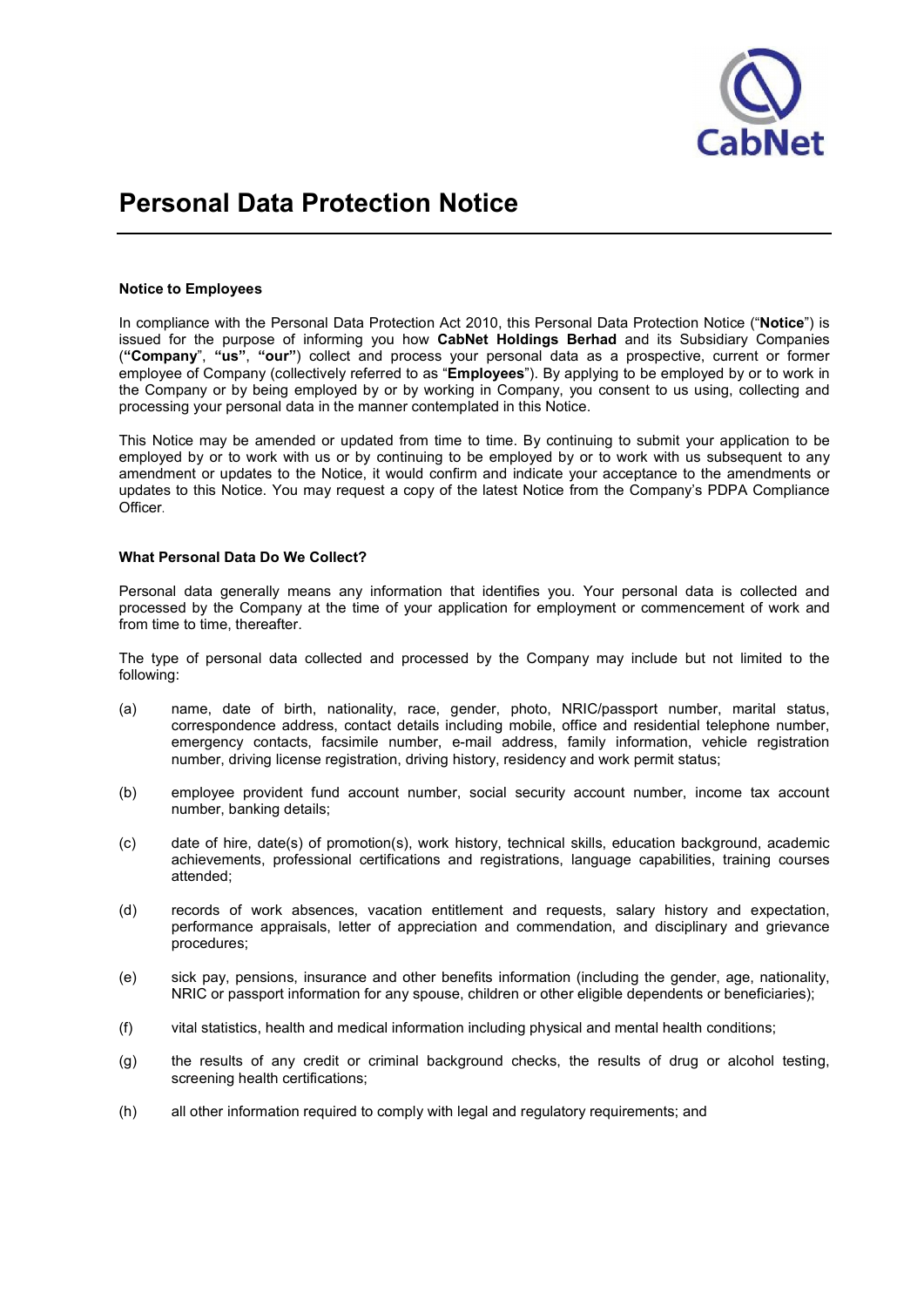

(i) any additional information in your job application or employment form and/or any other information provided by you or third parties.

### Source of Personal Data

Personal data collected will mainly be from you. However, we may collect some personal data from other available sources including but not limited to credit reporting agencies, governmental department or agencies, public registries, websites, publications and service providers engaged by the Company.

### How We Use Your Personal Data

Your personal data is collected and processed byte Company for all and any purpose relating to your job application and/or employment including but not limited to the following:

- (a) to verify your identity;
- (b) to communicate or correspond with you;
- (c) to perform the terms and conditions of your employment contract with us;
- (d) to manage all aspects of your employment with us including but not limited to payroll, compensations and benefits and other reimbursable expenses, career development and personal development, training, absence monitoring, performance appraisals, disciplinary and grievance processes, to assist in providing reference check, and other general administrative and human resource related processes;
- (e) to manage all aspects of your job application with us including but not limited to evaluation of application for employment, reference and character checks and employing you;
- (f) to maintain emergency contacts, beneficiary details, sickness records and occupational health records;
- (g) for reference and character checks by future employees;
- (h) for research, salary surveys and auditing;
- (i) to comply with legal and/or regulatory requirements;;
- (j) for our day to day operations and administrative purposes including our corporate events or activities;
- (k) for the purposes of enforcing or defending our legal rights and/or obtaining legal advice;
- (l) to assist in the prevention, detection or investigation of crime or possible criminal activities or for the administration of justice;
- (m) for security and internal audit purposes including monitoring emails, mailboxes, correspondences, documents and materials in or using the office's computer network (including office internet, intranet or wifi, where applicable), systems, computers, laptops or devices;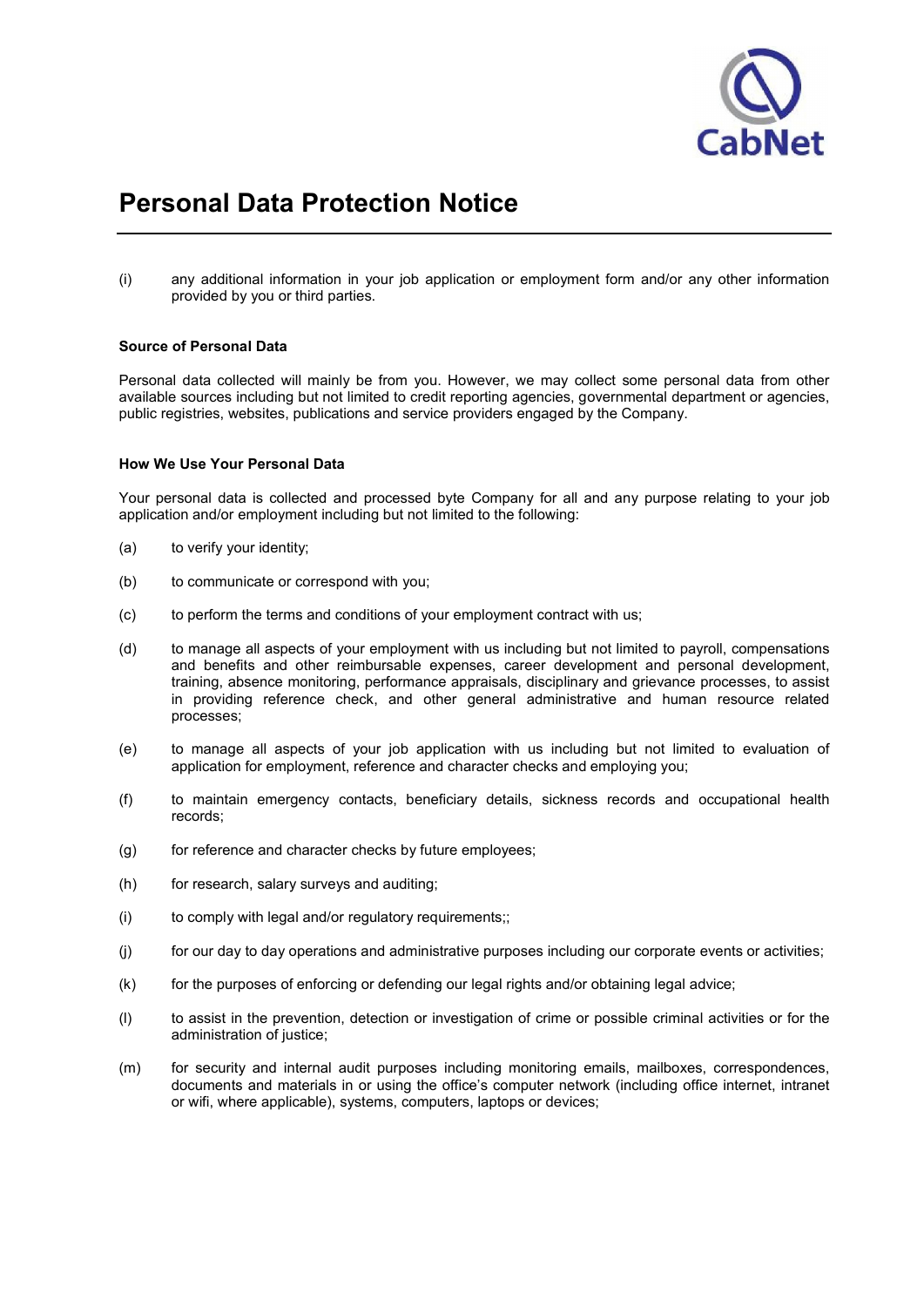

- (n) for such other purposes as may be directed or consented to by you; and
- (o) for all other purposes in relation to or incidental to the above.

(Collectively referred to as "purposes")

## Obligation to Provide Personal Data

The provision of the information listed above is required for the purposes of your job application or employment. If you do not provide the information above or limit the way such information is to be processed, it may result in us not being able to keep complete information about you, thus affecting our capacity to accomplish the above stated purposes, including communicating with you, processing or evaluating your job application or to continue your employment with us.

## Disclosure of Your Personal Data

Under certain circumstances, we may disclose your personal data to third parties. Such third parties may be as follows:

- (a) any persons directed by or consented to by you;
- (b) any persons required for the purposes of your job application or employment with us including but not limited to our advisers, financial institutions and regulatory bodies;
- (c) any person for the purposes of compliance with legal and regulatory requirements;
- (d) our holding companies, subsidiaries and/or affiliates;
- (e) our data processors i.e. third party who we engaged to process personal data on our behalf including but not limited to archival storage, data entry service providers, website service provider, computer backup services, disaster recovery services, banks and financial institutions; and
- (f) our professional advisers including but not limited to legal advisers, tax advisers, financial advisers, auditors and insurance brokers/insurers.

Further, we may also be required to transfer your personal data outside of Malaysia for the purposes and to such third parties stated in this Notice. The transfer of your personal data outside Malaysia would also be required if you are travelling or based outside Malaysia.

(The rest of this page is intentionally left blank)